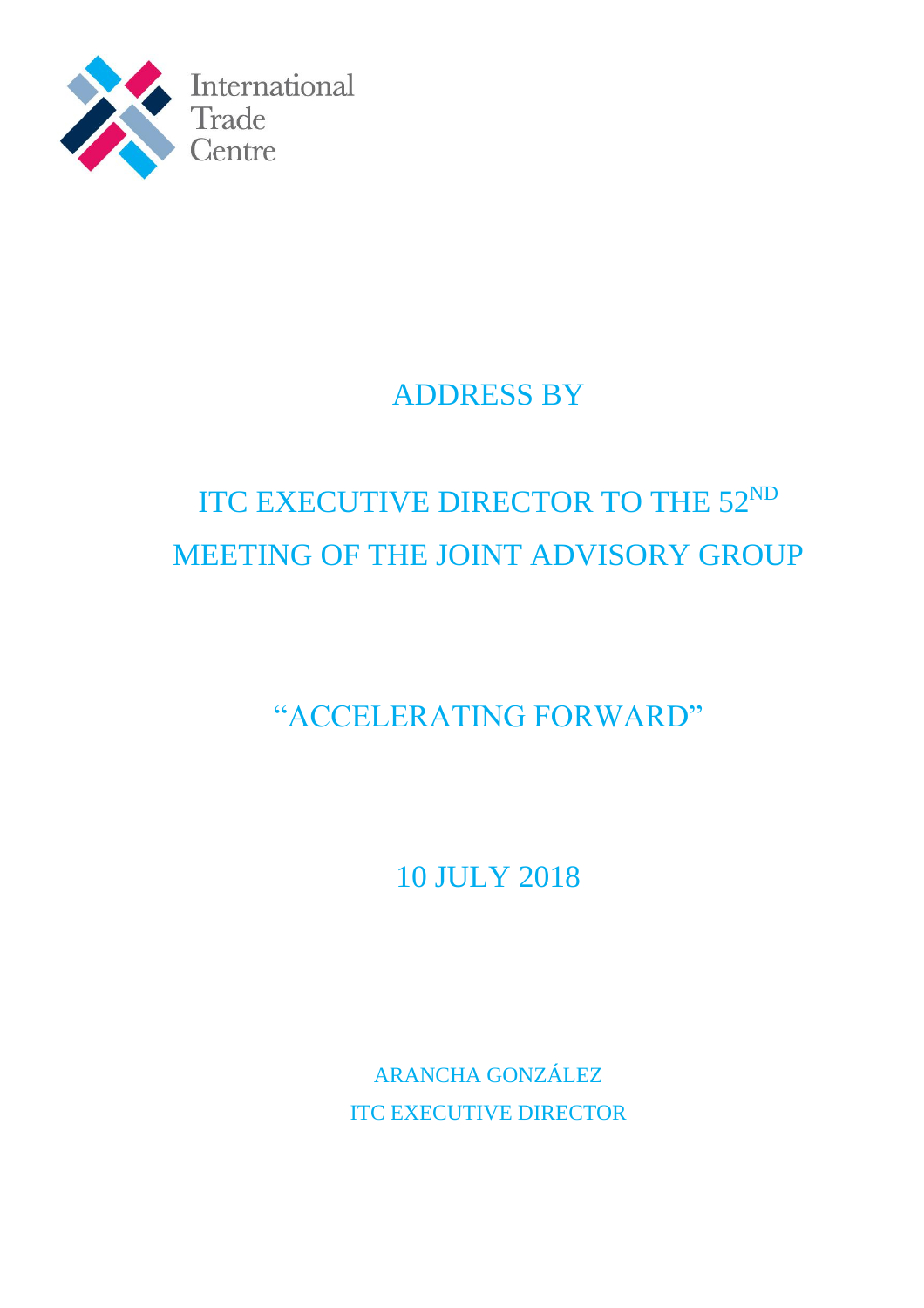Welcome to the Joint Advisory Group. I can't promise you the excitement of a World Cup but I hope we can deliver a day of important dialogue around trade and development!

I start by thanking UNCTAD Secretary-General Kituyi and WTO Deputy Director-General Agah for their continued support for ITC. As we have heard, our three organisations continue to work together on multiple fronts, complementing and reinforcing our respective areas of work to ensure that trade remains a driving force for development.

I pay tribute to Ambassador Frances Lisson of Australia for her able leadership of the 51st session of the JAG, and to welcome Ambassador Alvaro Cedeño of Costa Rica as Chair of this 52nd session. On behalf of the entire ITC team, I thank both of you for devoting your time and energy to this process and for being honorary members of the ITC team.

Today's meeting has two purposes. The first is to review ITC's recent work and the Annual Report in front of you describes what ITC delivered in 2017. But also to shape ITC's priorities in the year ahead.

Last year the global economy registered solid growth in terms of GDP. Trade grew faster than it has since its rebound after the financial and economic crisis nearly a decade ago.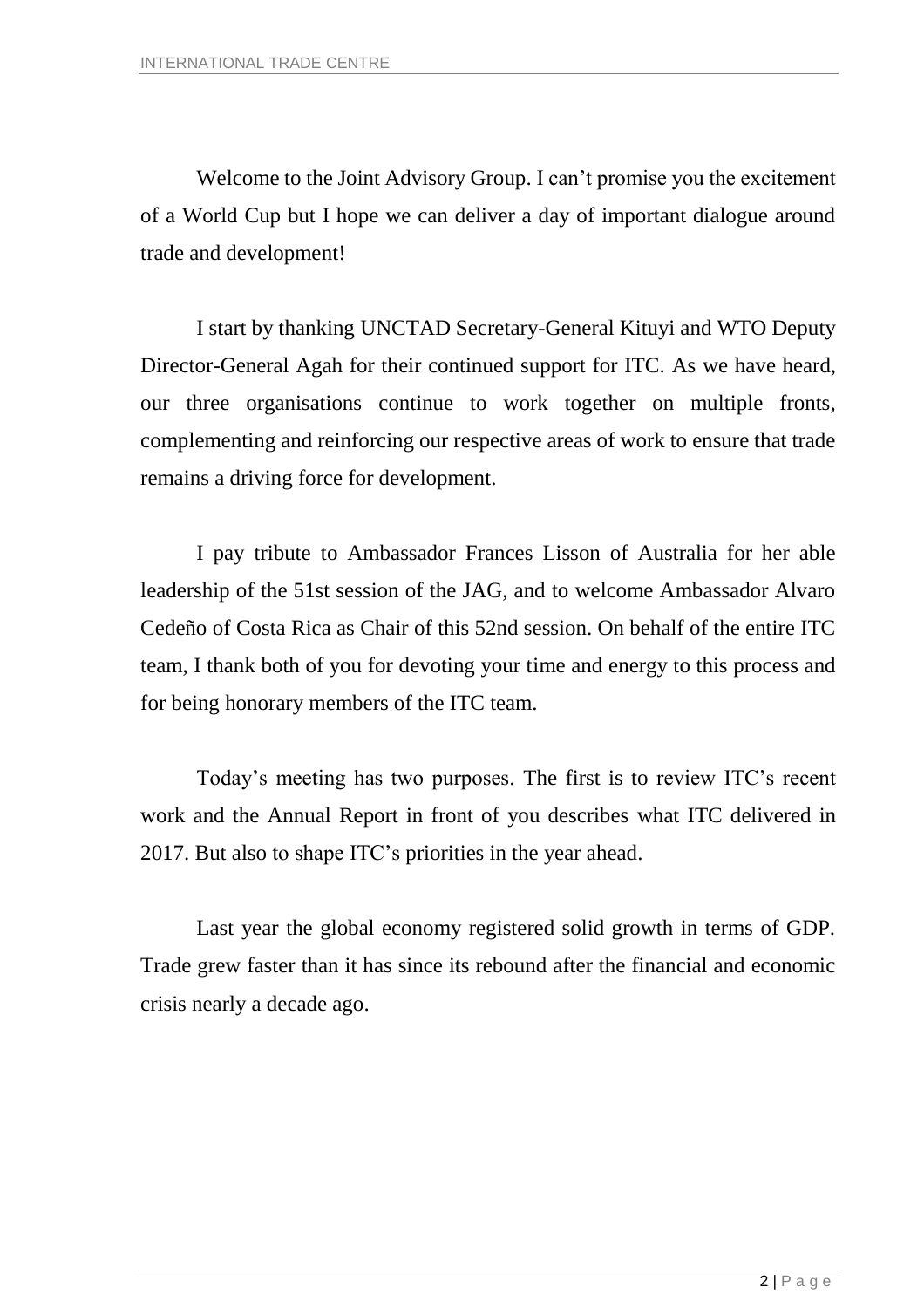In political terms, however, the skies were cloudier, for multilateralism in general and for trade in particular. Instead of being seen as a necessary tool to help countries address complex cross-border challenges in the economy and the environment, multilateral cooperation was depicted as an unwelcome constraint on national sovereignty. Instead of being seen as a mutually beneficial tool to encourage higher productivity and faster growth, trade was depicted as a zerosum game. Today the situation remains tenuous.

We cannot afford to be passive passengers along for this bumpy ride. We all know what trade and trade-related capacity building has done and can deliver for competitiveness, inclusive growth, poverty reduction and job creation. We know that there are imbalances to be rectified, but the solution is not to abandon multilateral cooperation. Just the opposite. We must instead make multilateralism more transparent, inclusive and efficient.

ITC's work is, above all, pragmatic. It is about providing policy-makers, trade and investment institutions and micro, small and medium sized enterprises (MSMEs) with the support they need to foster "good trade".

Yet at a more fundamental level, our work is tangible proof of the value of cooperation and solidarity on trade. ITC works with a wide range of partners to transform our funders' contributions into market-based economic opportunities for people at the base of the pyramid. The result: improved livelihoods, reduced poverty, and progress towards achieving the Sustainable Development Goals. Our work demonstrates that alliances across borders can advance women's economic empowerment- SheTrades! – and youth entrepreneurship, and create opportunities for refugees and displaced communities.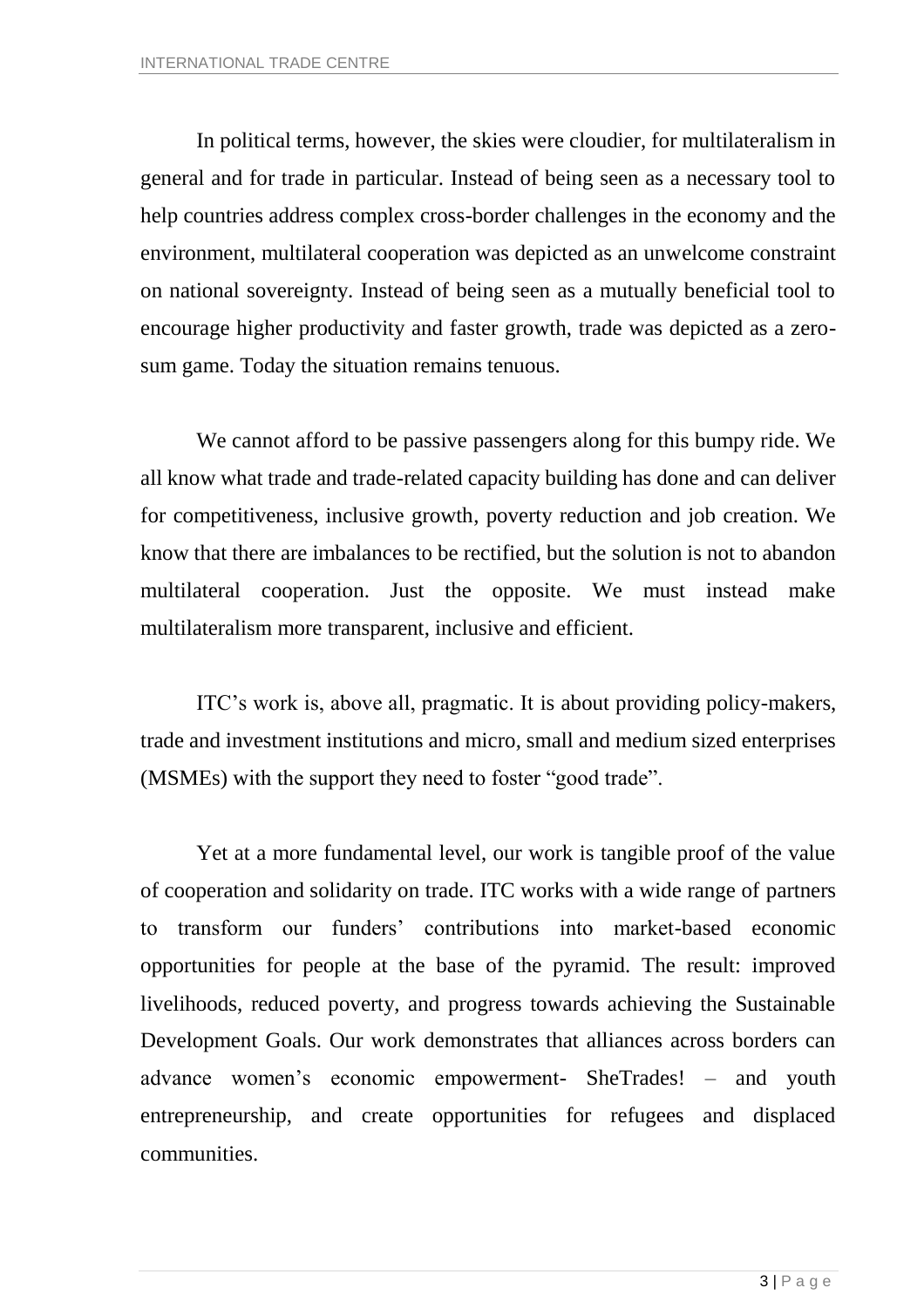When Tanzanian coffee growers are able to double their margins by auctioning beans online to foreign buyers - instead of selling them to local middlemen - it's a win for the producers and a win for coffee drinkers in South Africa and the UK. When Tunisian companies can sell carpets and home accessories to home décor boutiques in Tokyo and Paris, it creates jobs for young Tunisians and creates demand in the growth markets of tomorrow. When we help farmers in the Caribbean once again see coconuts and coconut value-added products as viable export goods, we raise incomes, increase environmentally sound production methods and support diversification. When tourism companies in Indonesia, Myanmar and Sri Lanka connect to new customers in Europe and elsewhere in Asia it boosts incomes and employment in rural areas. When we build vocational and entrepreneurial skills of young Gambians and help them to access finance and connect to the job market in agricultural and tourism value chains we not only create livelihoods and incomes but play a critical role in providing alternatives to irregular migration of young Gambians.

These may not all be headline-grabbing stories, but they are changing realities and lives on the ground.

Building the international competitiveness of MSMEs has been our mandate for almost 55 years. These businesses employ the vast majority of the labour force, which is why connecting them to international value chains is a necessary part of ensuring we "leave no one behind".

We place particular emphasis on empowering women and young people in the economy, because when they are able to shape their destinies, the socioeconomic benefits endure for generations. This is why this year we have invited two young entrepreneurs to share with you their journey: Hala Zarrok, who founded an events management company in Tripoli, Libya, and Mr. Michael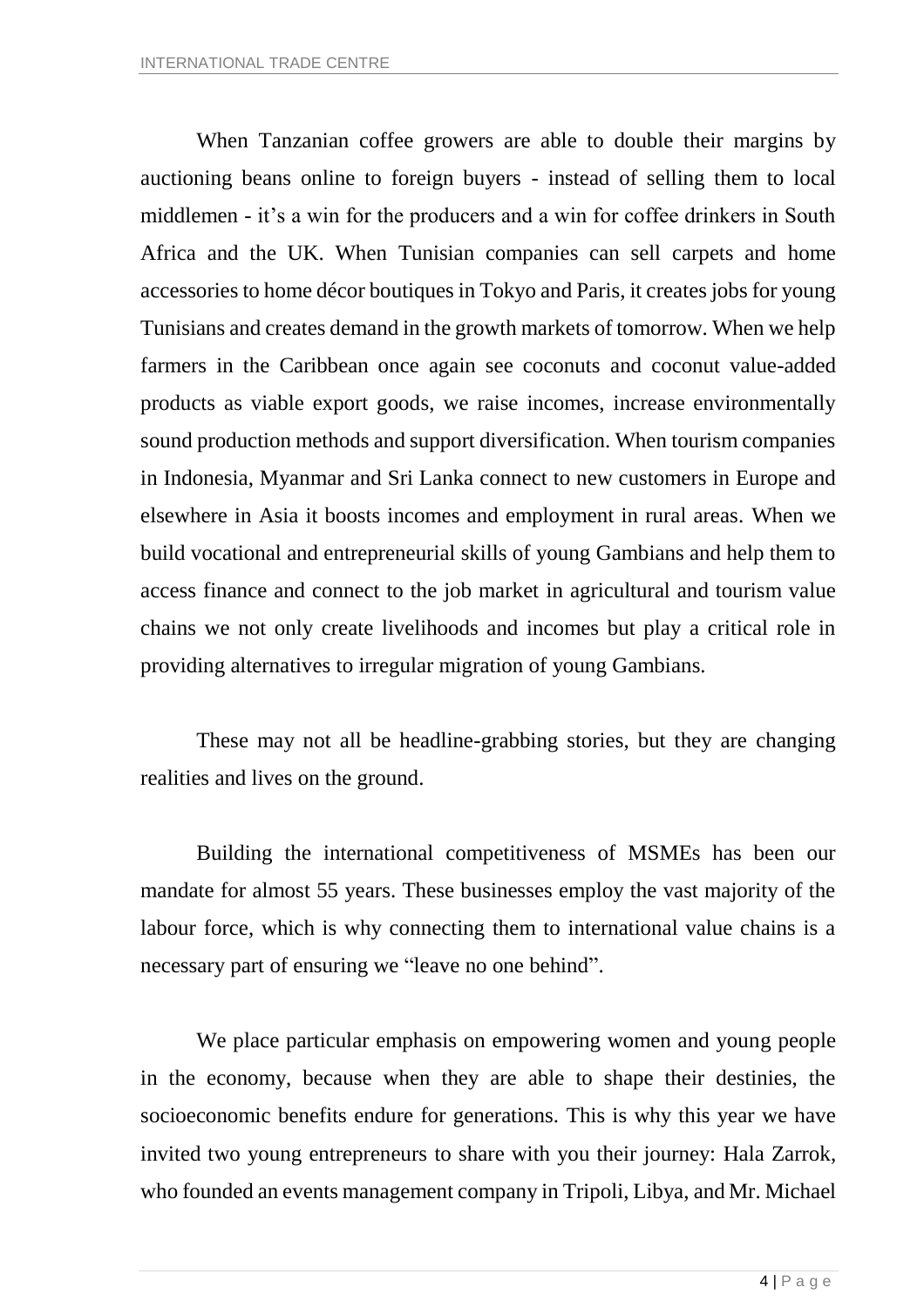Ocansey, co-founder of AgroCenta, from Ghana. Their own lives are a testament to the power and promise of young entrepreneurs.

I would now like to focus my intervention over the following elements:

## **First, ITC has shifted gears while maintaining focus**

If our informal slogan a few years ago was 'doing more and doing it better'. I can confidently say we have shifted gears and are now "accelerating forward". Over the past five years at ITC, we have strengthened our relationship with all of you - partners and funders - to get a better sense of your needs and strategic priorities. We have listened, learned and lived 'trade impact for good'.

Thanks to this dialogue we have been able to strengthen our focus and our strategy, as reflected in our new Strategic Plan for 2018-21. In addition to the organisation of our interventions into six well-defined focus areas, we have aligned our internal structures to deploy staff and expertise as efficiently as possible, governed by a set of rules of engagement and clear goals to improve our internal procedures.

These improvements allowed us to deliver technical assistance, capacity support and market intelligence worth \$85.6 million last year, in line with our performance in 2016, both years shaped by funding challenges, while meeting our targets in terms of results. But more importantly, it allowed us to build a very healthy pipeline for the next five years, with which to respond to the growing demand for our services.

Last year you made the largest annual extra budgetary contribution ever to ITC with over \$100 mn in new agreements, with an additional \$60 mn by June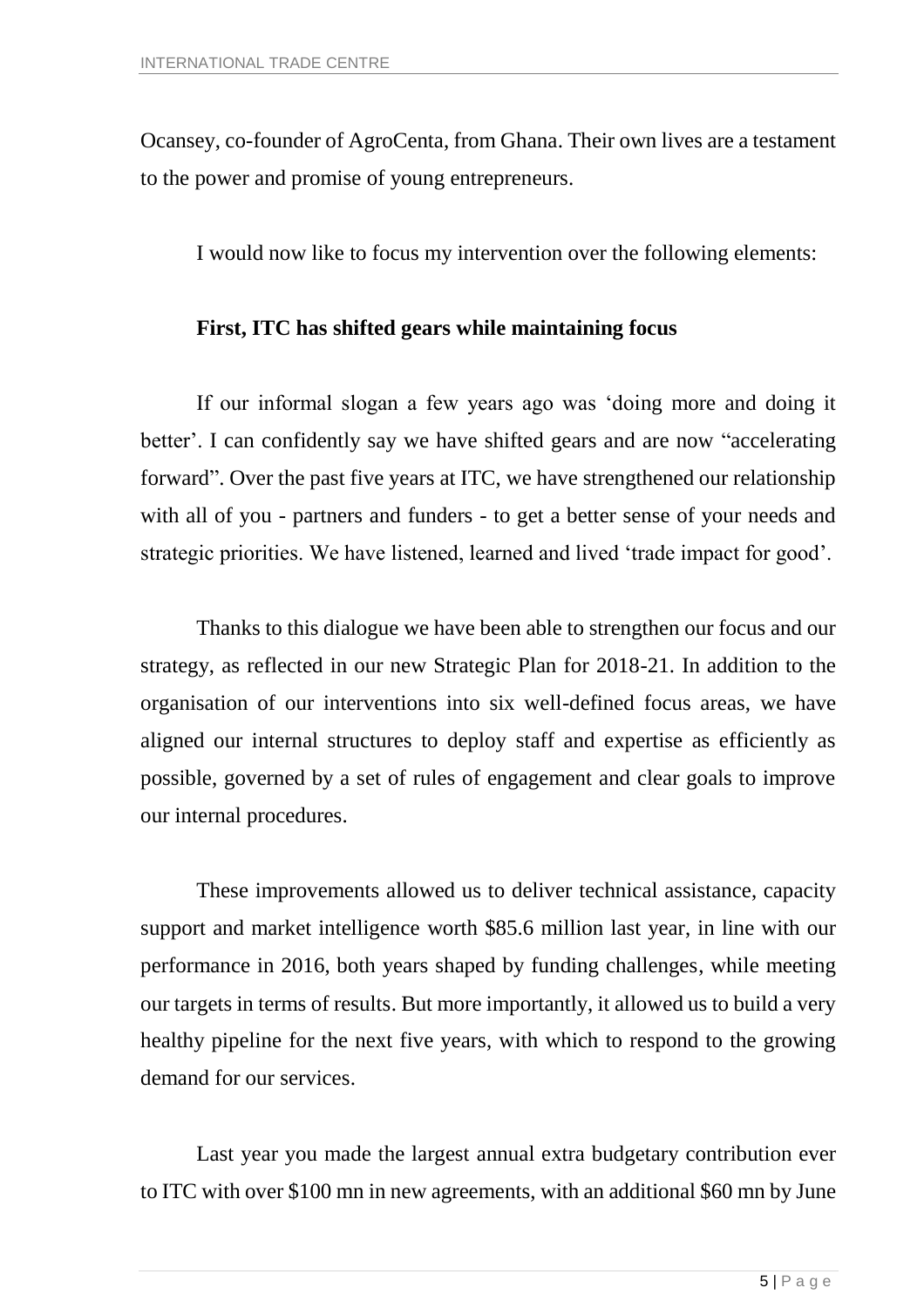this year. I can confidently say that past funding challenges are behind us. We take this as a signal of trust and a vote of confidence in ITC. And we thank you for that.

We estimate that ITC support in 2017 resulted in close to \$650 million of additional export and investments. That is about \$14 of exports and investments for each dollar we received in extra-budgetary funding.

In 2017 we reached our target of connecting 1 million women entrepreneurs to international markets originally scheduled for 2020. This is why we have now raised our target to 3 million women by 2021. But to be clear, while we are in this instance moving the goal posts, I do not recommend doing so in the World Cup!

Last year, we continued to focus on countries and communities with the most urgent development needs: 86% of our country-specific interventions focused on our priority countries, that is, LDCs, sub-Saharan Africa, landlocked developing countries, Small Island developing states, small vulnerable economies, and post-conflict states.

At the same time, regional initiatives are a growing part of our portfolio, from West Africa to the East African Community and COMESA, ACPs and the Indian Ocean Rim Association as well as the Regional Arab Aid for Trade Initiative. And we have enhanced our footprint in all regions across the world from Latin America to Asia, including through our global programmes and global public goods.

**Second, ITC is moving to larger and longer initiatives and new kinds of partnerships**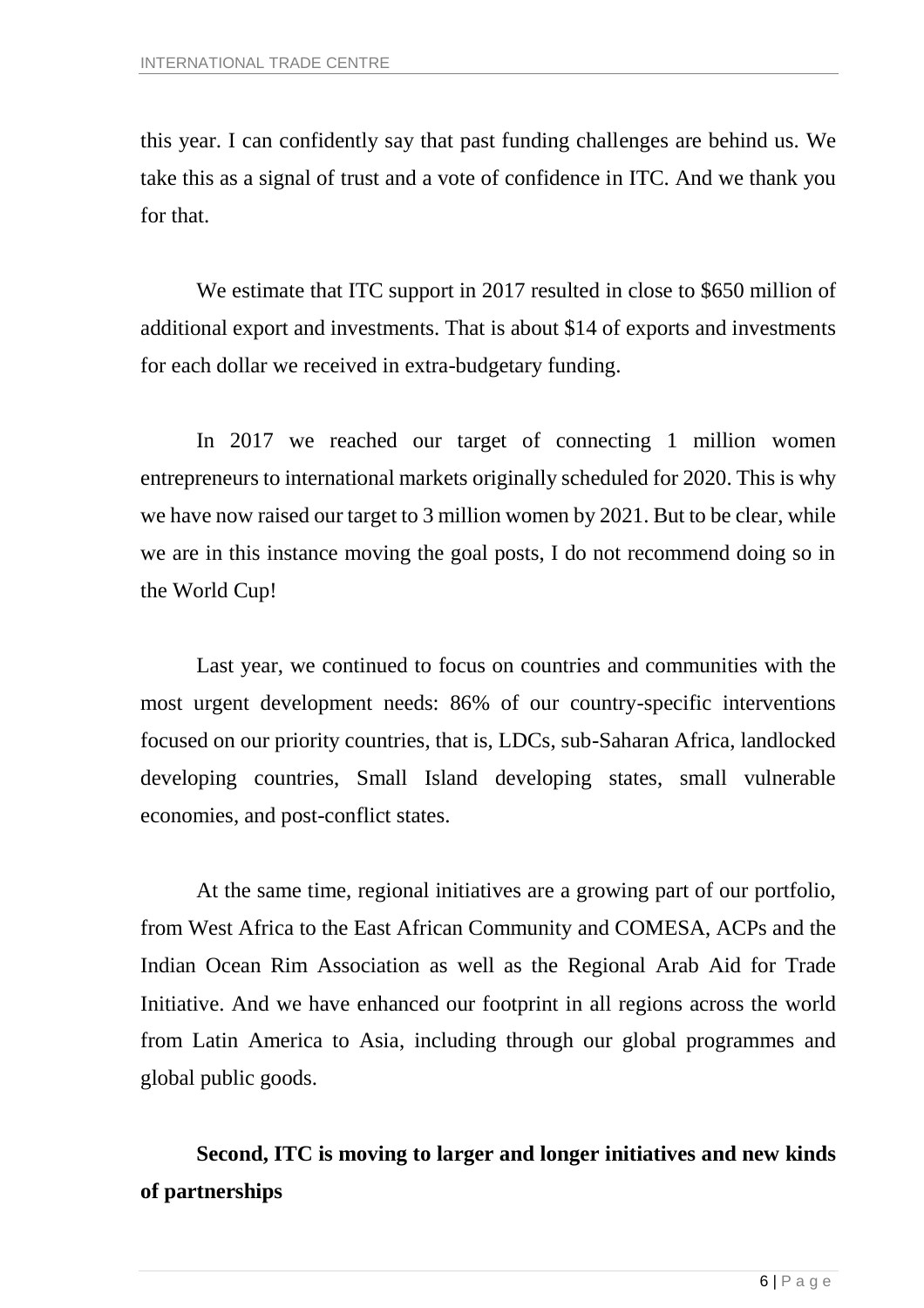Thanks to the new contributions we have received, we intend to increase our delivery by close to 20% in 2018. Our June figures show that we are at 47% delivery against this year's target, so we are fully on track.

I am particularly pleased to report that ITC has both diversified its funder base and increased the number and share of larger multi-year projects within our portfolio. Although our 'traditional' partners still represent, in financial terms, the largest source of our funding, especially for large, multi-year funding, two thirds of the grant agreements signed in 2017 were with non-traditional funders, including developing country governments, partner agencies, and the private sector. As we move towards larger and longer term projects, the average size of our grant agreements has increased from around 450k in 2015 to nearly 1.5mn in 2017, and 85% of the funds committed to ITC were for multi-year agreements, compared with 40% in 2015. And I am very pleased to report that the number of funders of un-earmarked support with multi-year agreements in place doubled from 3 in 2014 to 6 in 2018.

This matters because these longer-term projects give our teams and our partners the scope to ensure a longer-term sustainability and pace to develop innovative approaches to delivery. Even more importantly, they afford us the time to build institutions and capacity within countries that ensure that the gains resulting from our interventions endure long after projects end and create tangible impact on the ground.

Focus on the bottom billion and expanding our footprint means that we  $$ you - have to be ready to accept certain levels of "risk", which we are integrating in our risk management strategy which will be completed by the end of the year.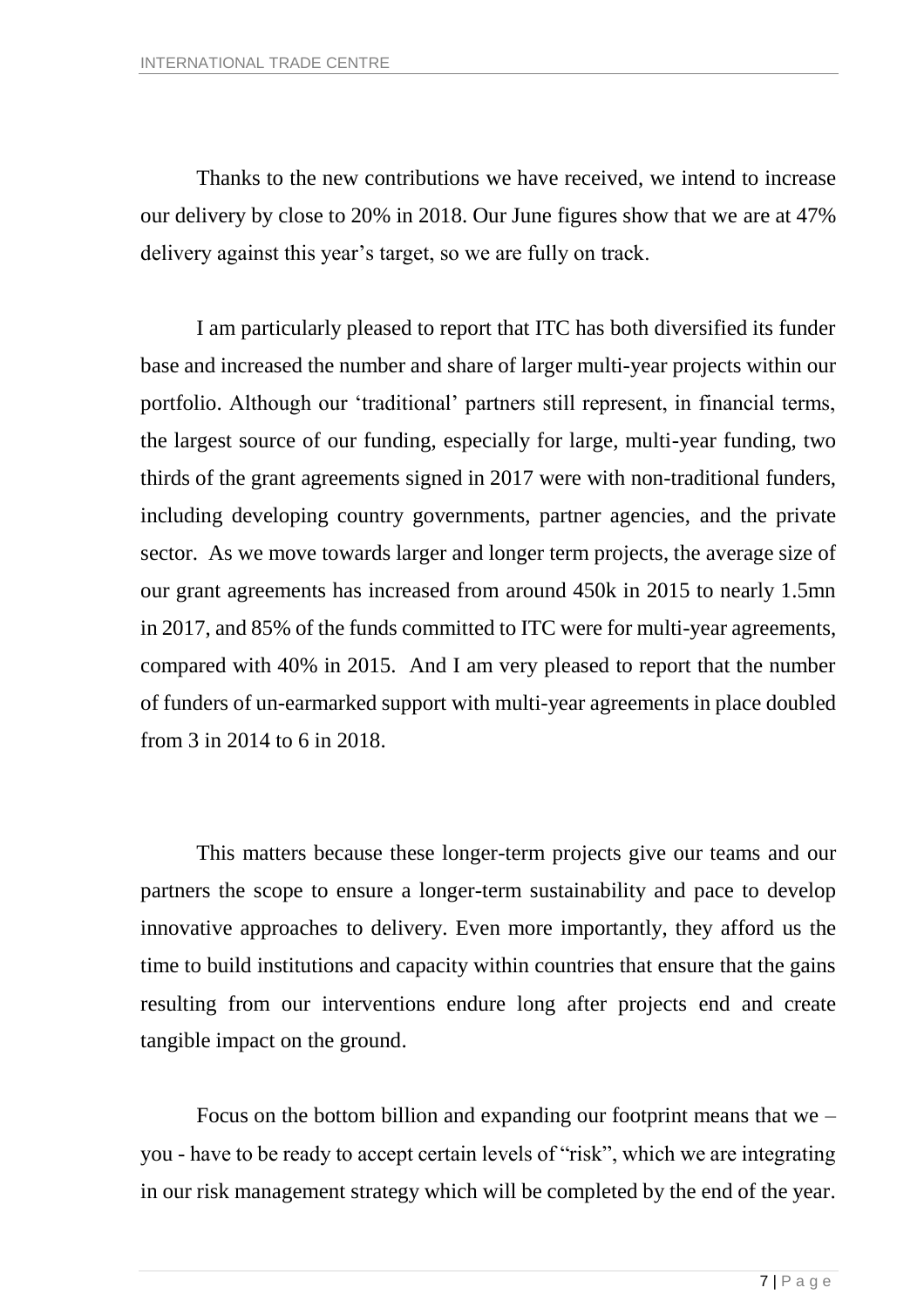But it also means that success will yield largest socio economic impact.

ITC is committed to working in fragile environments giving true meaning to our "base of the pyramid" focus. Our interventions in Afghanistan, Syria, Gaza or in post conflict in Colombia or the border between Guatemala and El Salvador are a testament to this. Our work in the refugee camp in Dadaab, Kenya is an example of how ITC remains in the forefront of enhancing the humanitariandevelopment nexus in a very concrete and tangible manner providing transferable skills and a future to young Somali refugees.

To implement larger-scale country or regional initiatives, ITC is ITC investing more in enhancing local capacity of institutions, including opening project offices on the ground where ITC staff and locally recruited staff work closely together. This allows us to more effectively deliver our technical expertise with a greater presence on the ground. At the same time, we are increasing the contribution provided by developing and least developed countries' consultants in projects, in line with our commitment to use more local expertise. The exact details are available in Appendix VI.

Another development I want to highlight is agility. ITC is simultaneously pursuing different modes of cooperation with a growing range of partners from government, the private sector, and international agencies. These allow us to bring together the appropriate array of skills and resources to tackle the diverse challenges at hand.

As you may have noticed in the Annual Report, triangular cooperation is an increasingly important part of our portfolio. ITC serves as a bridge to bring expertise and investment from one developing country to another. In one such initiative, experts from Korea's Small and Medium Business Corporation trained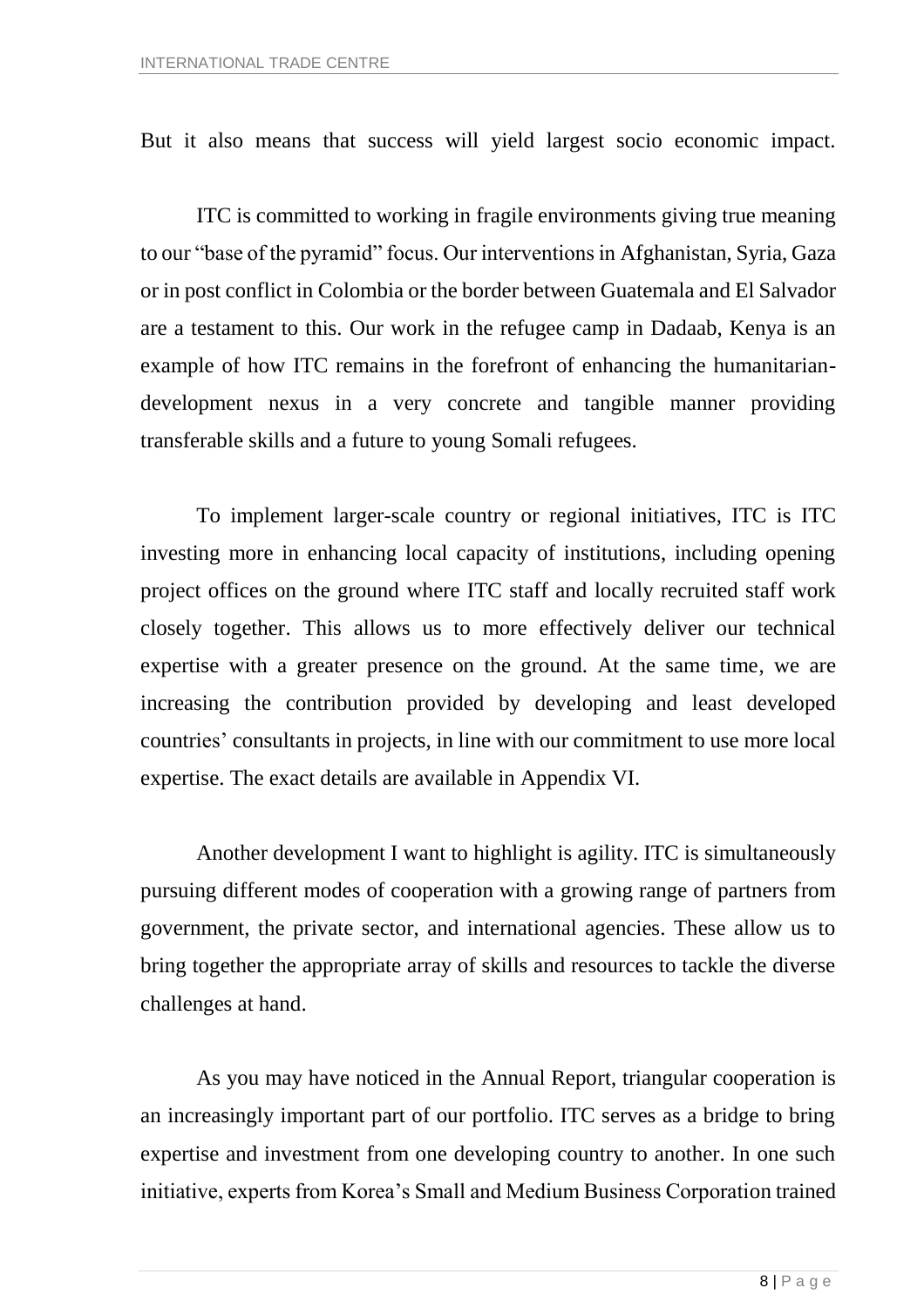Philippine MSMEs on how to overcome trade barriers identified in an ITC survey of non-tariff measures. Another brought Costa Rican investment promotion expertise to counterpart agencies in Africa. Two ongoing projects have already yielded \$27 million in confirmed investment deals and \$117 million in prospective leads from India and China to seven countries in eastern and southern Africa, in sectors from food processing to shoe manufacturing.

We have also expanded our partnerships with the private sector, who are contributing to ITC both in kind but also financially. In 2017 we nearly doubled the number of grant agreements signed with the private sector compared to previous years with the average agreement increasing by around 30% between 2015 and 2017. Just to give you an example, Max Havelaar Switzerland, Chocolats Halba and COOP have partnered and invested with ITC since 2016 to reach thousands of cocoa farmers in Ghana to offset carbon emissions while improving incomes and climate change adaptation. In 2019, we have plans to scale up reaching up to 33,000 farmers with substantial investments from farmer unions, COOP and investors.

One collective initiative of which I am especially proud was ITC's support and advocacy with the International Gender Champions which culminated in the WTO Buenos Aires Declaration on Women and Trade, now signed by 122 governments. ITC will be there to support the real challenge – moving from declaration to action.

We have also strengthened our partnership within the UN community by being, for the first time, a member of the United Nations Development Group which is a collective of United Nations agencies, created by the Secretary-General in 1997 to improve transparency and effectiveness of UN development activities on the ground.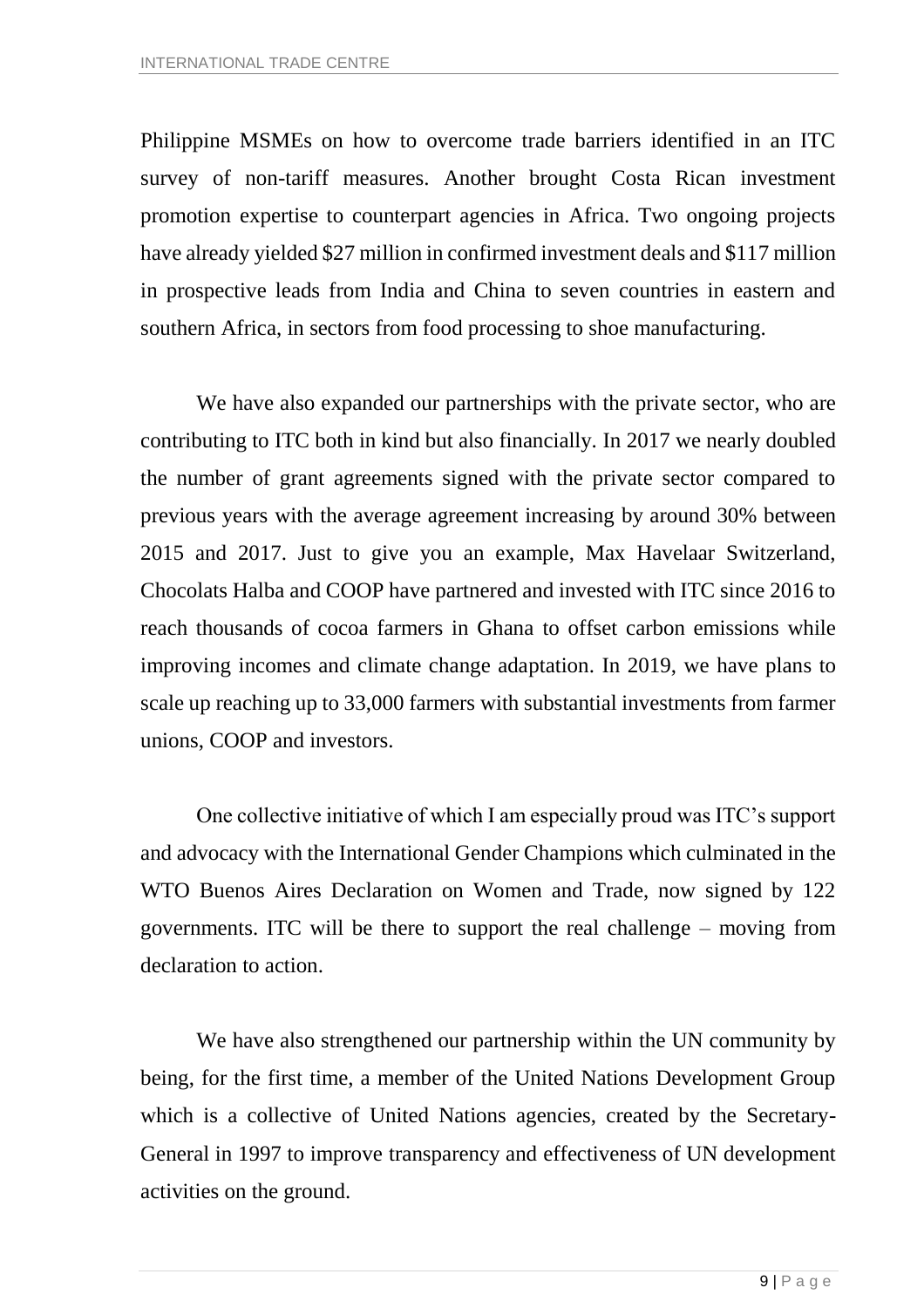A final word on partnerships. They have been central to developing global public goods in the form of new market intelligence that we have unveiled over the past year. The Global Trade Helpdesk, a one-stop-shop for MSMEs seeking information about tariff, non-tariff, and documentation requirements in target markets, is a joint initiative of ITC, the WTO, and UNTAD. ITC and the World Customs Organization have just unveiled a new on-line Rules of Origin Facilitator, which helps businesses quickly figure out how to take advantage of preferential access for the products they want to export or import.

### **Third, ITC continues to improve its effectiveness and efficiency**

As I said last year, the SDGs start at home. And within ITC, we have been doing our homework. On the innovation front, we have refined our Export Potential Map, which helps countries identify promising export products and markets. We have developed a new global public good, the Market Price Information tool, which will provide free access to real-time price and market information for more than 100 agricultural products and which we will showcase in the afternoon.

Our SME Competitiveness and Benchmarking work is giving trade and investment support institutions and policy makers the information they need to better target their resources to help businesses connect to international markets. And our Innovation Lab team is working tirelessly to identify better ways to deliver present and future projects. I want to stress the indispensable role that unearmarked funding plays in helping ITC devote talent and time to develop new tools and approaches.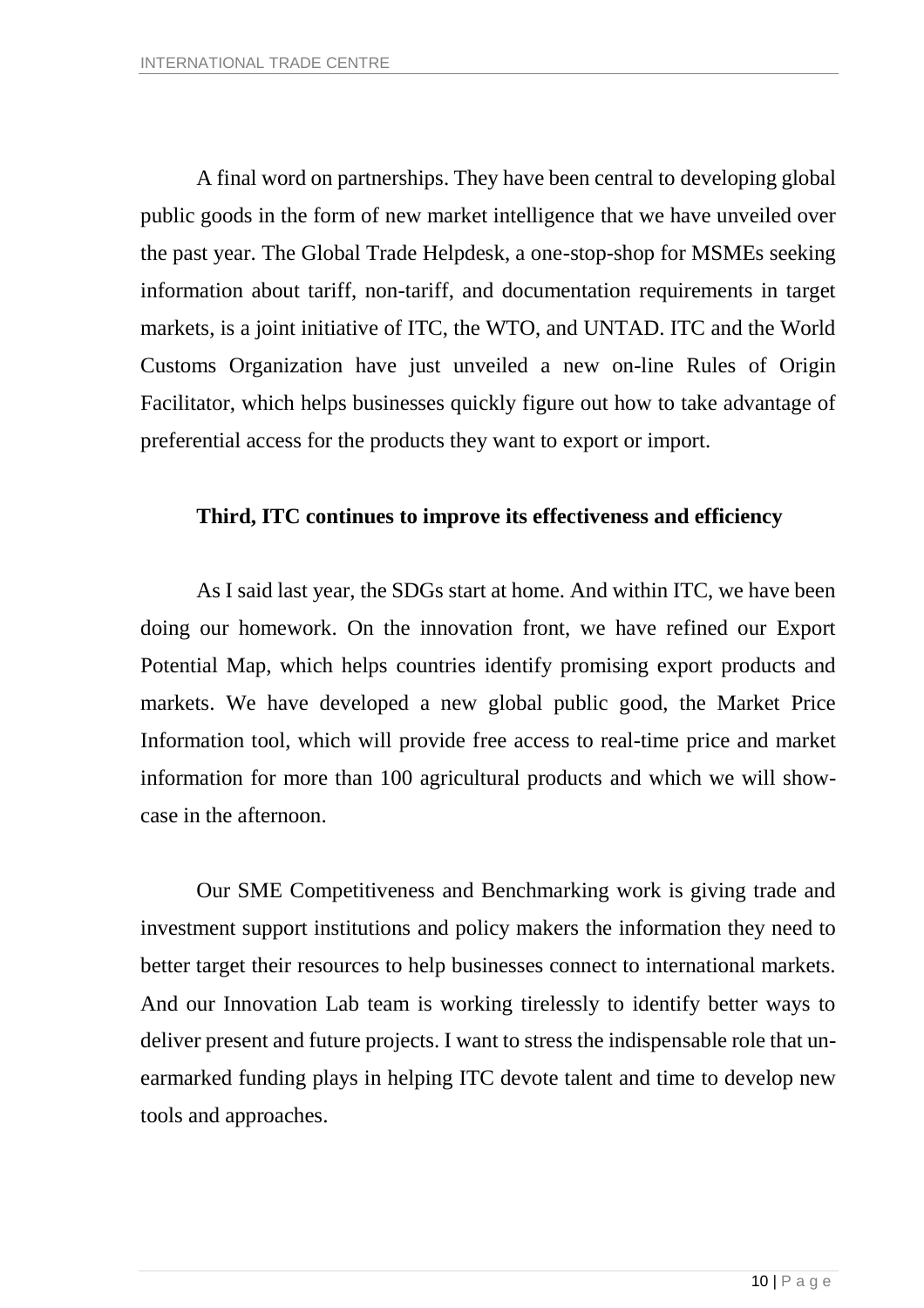In terms of human resources, ITC's gender parity initiatives have won recognition from across the UN system. We have progressed towards our goal of achieving gender balance across professional levels by 2023. ITC's greatest asset remains our staff, which today is more diverse. My 300 co-workers come from 83 different countries – the World Cup has been fun, despite Spain's early elimination. We have invested in identifying and training staff with leadership potential. ITC's policy on zero tolerance on sexual harassment and abuse of authority has meant that, we have not hesitated to take action when presented with allegations and evidence of harassment, including sexual harassment.

ITC is working to keep our communications cutting-edge. Over the next year, we will be revamping our website and introduce new systems to support a greater engagement with our many constituencies.

Finally, we have taken additional steps to improve the evaluation of performance of our work. We have revised ITC Evaluation Guidelines and embarked on making ITC compliant with the standards of the International Aid Transparency Initiative (IATI), a further step in ensuring "we do better" but we also do it "more transparently".

### **2018: Off to a good start but concerns with trade tensions**

Despite some early uncertainty, 2017 was a good year for ITC. Another year in which we were able to translate the support our funders provided into meaningful improvements in the lives of people. And one in which we laid the groundwork for future impact. 2018 has started well for ITC with a successful SheTrades Global held in Liverpool last month as well ITC's second year piloting the global messaging on United Nations International day for MSMEs.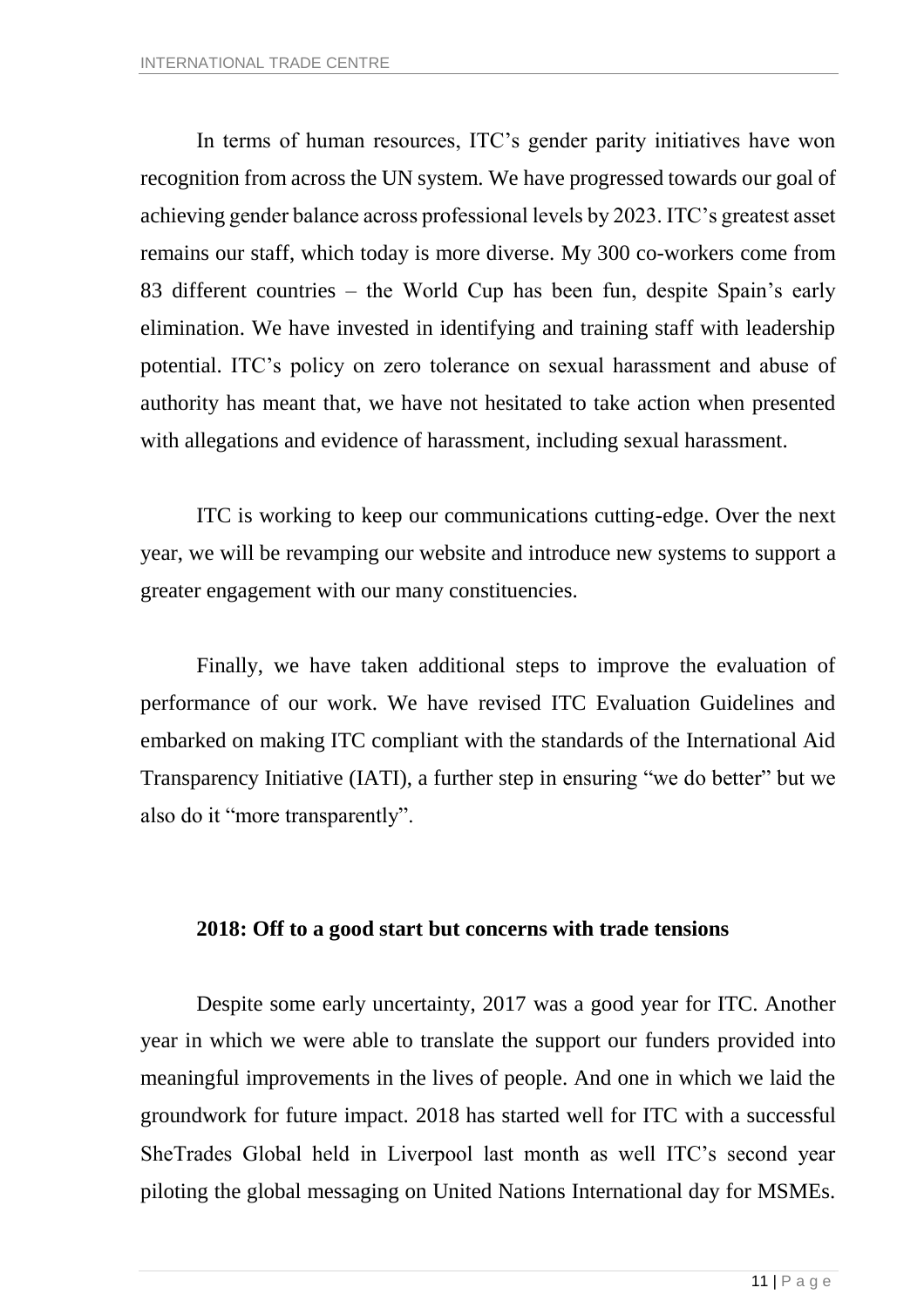However, 2018 has started less well for the international trading system, as protectionist rhetoric has started to turn into action.

ITC will continue to make the case for open markets and work to enable businesses in developing countries to take advantage of opportunities where they exist.

This September's World Economic Development Forum in Lusaka, Zambia, will look at youth, agribusinesses, and maximizing the development impact of the African Continental Free Trade Area (CFTA), especially for young entrepreneurs. ITC is pleased to partner with the African Union Commission to support the CTFA including collaborating on a session at WEDF on youth and trade.

The following month, the World Trade Promotion Organizations Conference in Paris will look at how TPOs can best accelerate small business development.

Our fourth annual flagship report - the SME Competitiveness Outlook will provide an in-depth look at how to build the business ecosystems that MSMEs need to compete in the Fourth Industrial Revolution.

In closing, I want to thank you for your confidence in ITC, and request your continued support and partnership in the future. The best case we can make for your confidence is the evidence in front of you: ITC provides value for money. This is why I am asking for your support to resolve the current tension between the budgetary procedures of the UN and the WTO to provide us the clarity, consistency and certainty we need to honour our commitments.